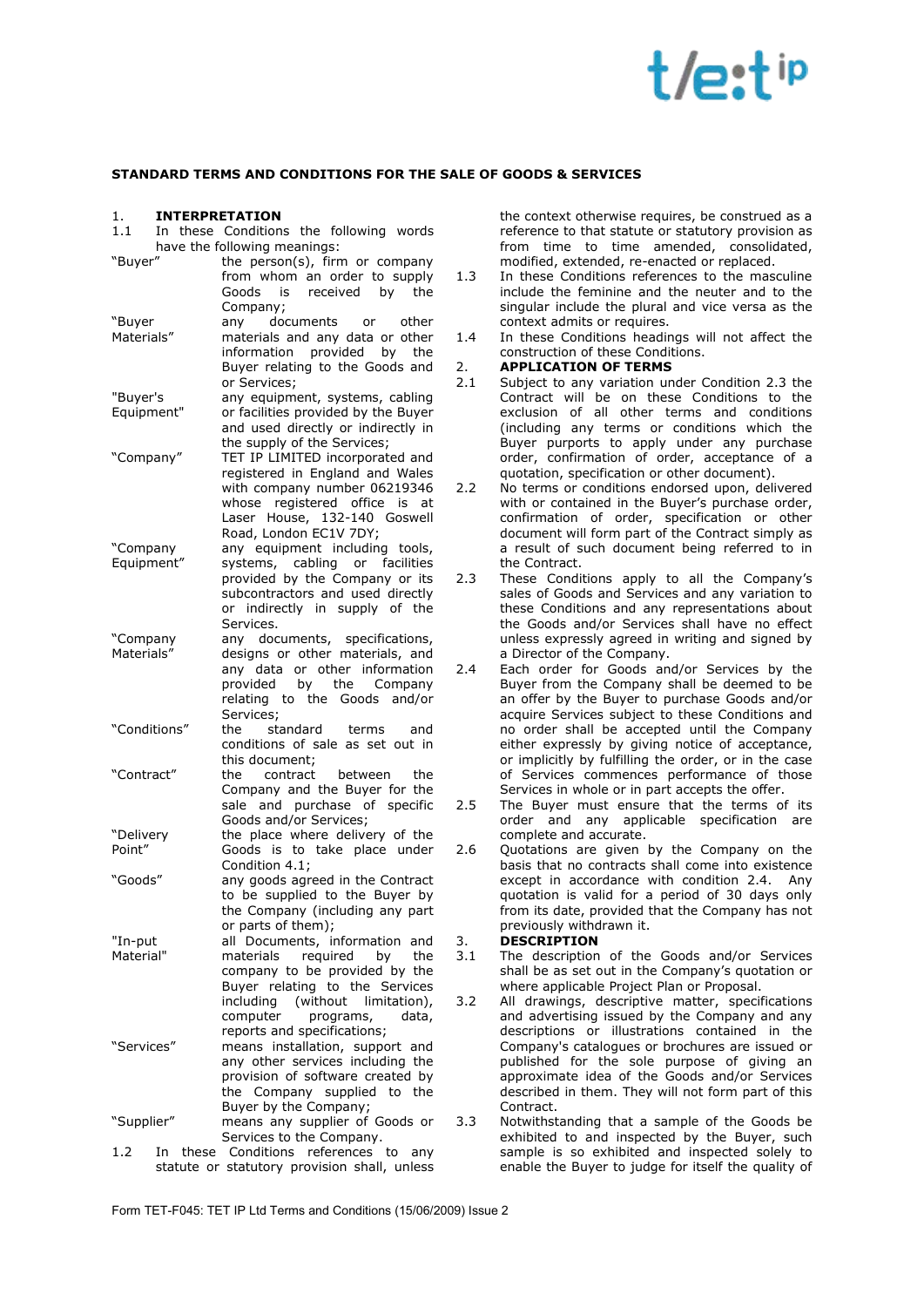the Goods and not so as to constitute a sale by sample.

- 4. **DELIVERY OF GOODS**
- The Goods shall be delivered to the Buyer's place of business or at such other place of delivery as instructed by the Buyer prior to delivery of the Goods.
- 4.2 Any dates specified by the Company for delivery of the Goods are intended to be an estimate and time for delivery shall not be made of the essence by notice. If no dates are so specified, delivery will be within a reasonable time.
- 4.3 If for any reason the Buyer will not accept delivery of any of the Goods when they are ready for delivery and the company has notified the Buyer of the delivery date, or the Company is unable to deliver the Goods on time because the Buyer has not provided<br>appropriate instructions. documents.  $intourions$ , licences or authorisations:
	- 4.3.1 risk in the Goods will pass to the Buyer (including for loss or damage<br>caused by the Company's Company's negligence);
	- 4.3.2 the Goods will be deemed to have been delivered; and
	- 4.3.3 the Company may store the Goods until delivery whereupon the Buyer will be liable for all related costs and expenses (including without limitation storage and insurance).
- 4.4 The Buyer will provide at its expense at the Delivery Point adequate and appropriate equipment and manual labour for loading the Goods.
- 4.5 The Company may deliver the Goods by instalments and each instalment shall be treated as a separate Contract so that failure to deliver or defect in one or more instalment shall not entitle the Buyer to reject the other instalments.

#### 5. **NON-DELIVERY**

- 5.1 The Company shall not be liable for any non-delivery of Goods (even if caused by the Company's negligence) unless written notice is given to the Company within *7* days of the date when the Goods would in the ordinary course of events have been received.
- 5.2 Any liability of the Company for nondelivery of the Goods shall be limited to replacing the Goods within a reasonable time or issuing a credit note at the *pro rata* Contract rate against any invoice raised for such Goods.

# 6. **DELIVERY OF SERVICES**

- The Services shall be performed at the Buyer's place of business or at such other place of performance of the Services as is instructed by the Buyer prior to the performance of the Services.
- 6.2 The Company shall use reasonable endeavours to meet any performance dates specified in the quotation, any such dates shall be estimates only and time shall not

be of the essence for performance of the Services.

- 6.3 The Company shall use reasonable endeavours to observe all health and safety rules and regulations, and any other reasonable security requirements that apply at the Buyer's premises and that have been communicated to it under condition 7.1.5, provided that it shall not be liable under the Contract if, as a result of such observation, it is in breach of any of its obligations under the Contract.
- 6.4 The Buyer shall be liable to pay to the Company, on demand, all reasonable costs, charges or losses sustained or incurred by the Company (including, without limitation, any direct, indirect or consequential losses, loss of profit and loss of reputation, loss or damage to property and those arising from injury to or death of any person and loss of opportunity to deploy resources elsewhere) arising directly or indirectly from the Buyer's fraud, negligence, failure to perform or delay in the performance of any of its obligations under the Contract, subject to the Company confirming such costs, charges and losses to the Buyer in writing.

6.5 If Goods are damaged in transit this must be recorded in writing at the time the Goods are received and the Buyer must notify the carrier and the Company within 2 days of receipt. The Company shall have no liability in respect of Goods which are signed for as received in 'Good Condition'. All Packaging and contents must be held for inspection.

6.6 In the event Goods are not received by the Buyer within 6 days of the date of the invoice the Buyer must immediately inform the carrier and the Company in writing.

### 7. **BUYER'S OBLIGATIONS**

- The Buyer shall:
	- 7.1.1 co-operate with the Company in all matters relating to the Services;
	- 7.1.2 provide the Company, its agents, subcontractors, consultants and employees, in a timely manner and at no charge, with access to the Buyer's premises, office accommodation, data and other facilities as required by the Company;
	- 7.1.3 provide to the Company, in a timely manner, such In-put Material and other information as the Company may require and ensure that it is accurate in all material respects;
	- 7.1.4 be responsible (at its own cost) for preparing and maintaining the relevant premises for the supply of the Services,<br>including identifying, monitoring, including identifying, removing and disposing of any hazardous materials from its premises in accordance with all applicable laws, before and during the supply of the Services at those premises, and informing the Company of all of the Buyer's obligations and actions under this condition 7.1.4;
	- 7.1.5 inform the Company of all health and safety rules and regulations and any other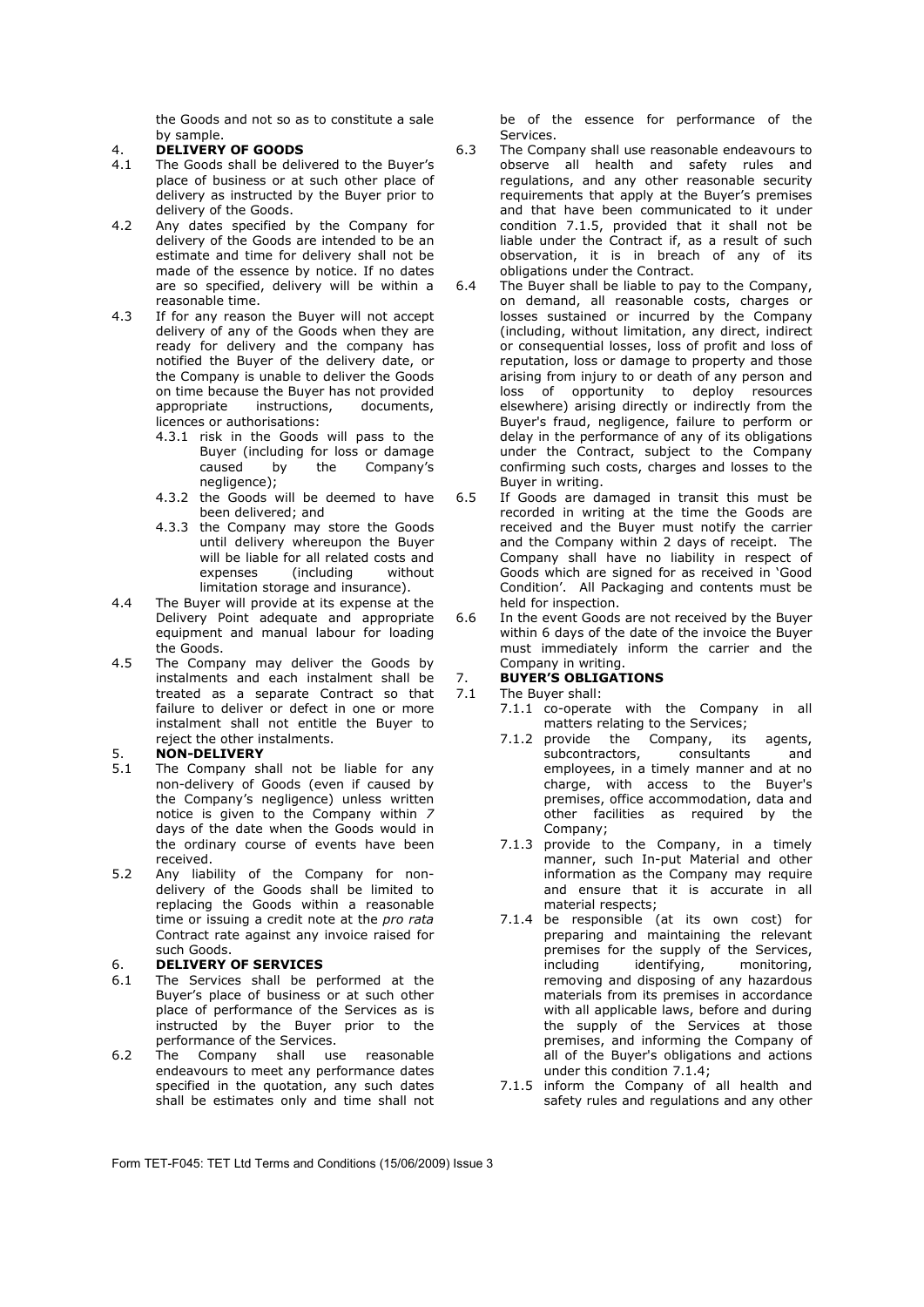reasonable security requirements that apply at the Buyer's premises;

- 7.1.6 ensure that all Buyer's Equipment is in good working order and suitable for the purposes for which it is used and conforms to all relevant United Kingdom standards or requirements;
- 7.1.7 obtain and maintain all necessary licences and consents and comply with all relevant legislation in relation to the Services, the installation of the Company's Equipment, the use of In-put Material and the use of the Buyer's Equipment in relation to the Company's Equipment, in all cases before the date on which the Services are to start;
- 7.1.8 keep, maintain and insure the Company's Equipment in good condition OR in accordance with the Company's instructions as notified in writing from time to time, and shall not dispose of or use the Company's Equipment other than in accordance<br>with the Company's written with the Company's written instructions or authorisation; and
- 7.1.9 The Buyer shall not, without the prior written consent of the Company, at any time from the date of the Contract to the expiry of 12 months after the last date of supply of the Services OR termination of the Contract, solicit or entice away from the Company or employ (or attempt to employ) any person who is, or has been, engaged as an employee, consultant or subcontractor of the Company in the provision of the Services.
- 7.1.10 Any consent given by the Company in accordance with condition 7.1.9 shall be subject to the Buyer paying to the Company a sum equivalent to 110% of the then current annual remuneration and all emoluments of the Company's employee, consultant or subcontractor or, if higher, 110% of the annual remuneration and all emoluments to be paid by the Buyer to that employee, consultant or subcontractor.

#### 8. **CONFIDENTIALITY AND THE COMPANY'S PROPERTY**

- 8.1 The Buyer shall keep in strict confidence all technical or commercial know-how, specifications, inventions, processes or initiatives which are of a confidential nature and have been disclosed to the Buyer by the Company, its employees, agents, consultants or subcontractors and any other confidential information concerning the Company's business or its products which the Buyer may obtain.
- 8.2 The Buyer may disclose such information: 8.2.1 to its employees, officers, representatives, advisers, agents or

subcontractors who need to know such information for the purposes of carrying out the Buyer's obligations under the Contract; and

- 8.2.2 as may be required by law, court order or any governmental or regulatory authority.
- 8.3 The Buyer shall ensure that its employees, officers, representatives, advisers, agents or subcontractors to whom it discloses such information comply with this condition 8.
- 8.4 The Buyer shall not use any such information for any purpose other than to perform its obligations under the Contract.

### 9. **RISK AND TITLE**

- The Goods are at the risk of the Buyer from the time of delivery.
- 9.2 Ownership of the Goods shall not pass to the Buyer until the Company has received in full (in cash or cleared funds) all sums due to it in respect of:
	- 9.2.1 the Goods; and
	- 9.2.2 all other sums which are or which become due to the Company from the Buyer on any account.
- 9.3 Until ownership of the Goods has passed to the Buyer, the Buyer must:
	- 9.3.1 hold the Goods on a fiduciary basis as the Company's bailee;
	- 9.3.2 store the Goods (at no cost to the Company) separately from all other goods of the Buyer or any third party in such a way that they remain readily identifiable as the Company's property;
	- 9.3.3 not destroy, deface or obscure any identifying mark or packaging on or relating to the Goods;
	- 9.3.4 maintain the Goods in satisfactory condition insured on the Company's behalf for their full price against all risks to the reasonable satisfaction of the Company. On request the Buyer shall produce the policy of insurance to the Company; and
	- 9.3.5 hold the proceeds of the insurance referred to in Condition 9.3.4 on trust for the Company and not mix them with any other money, nor pay the proceeds into an overdrawn bank account.
- 9.4 The Buyer's right to possession of the Goods shall terminate immediately if:
	- 9.4.1 the Buver goes into liquidation, becomes bankrupt, has a receiver appointed, makes a composition or voluntary arrangement with its creditors, enters administration or suffers any other insolvency related event; or
	- 9.4.2 the Buyer suffers or allows any execution, whether legal or equitable, to be levied on his/its property or obtained against him/it, or fails to observe/perform any of his/its obligations under the Contract or any other contract between the Company and the Buyer, or is unable to pay its debts within the meaning of section 123 of the Insolvency Act 1986 or the Buyer ceases to trade; or
	- 9.4.3 the Buyer encumbers or in any way charges any of the Goods.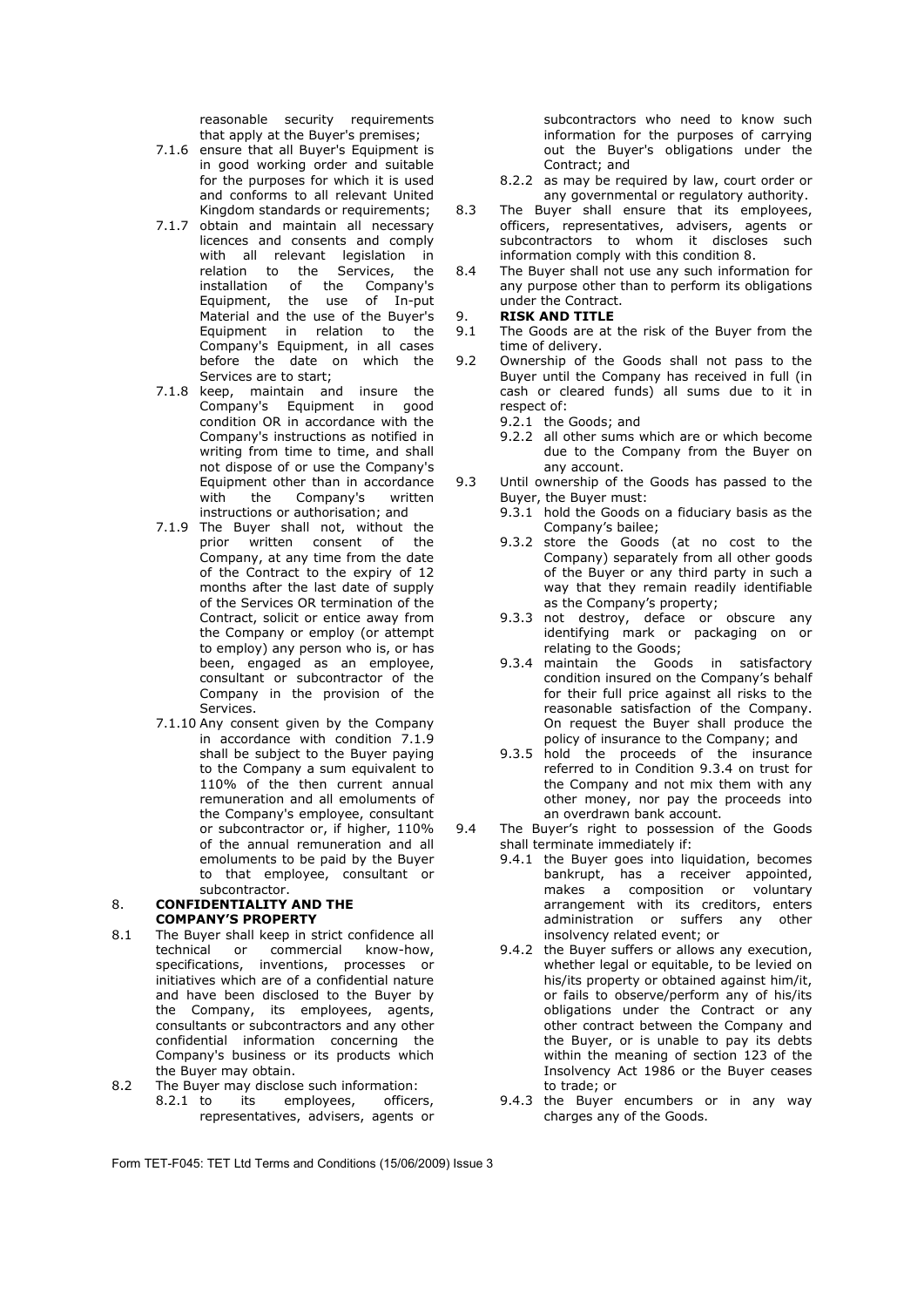- 9.5 The Company shall be entitled to recover payment for the Goods notwithstanding that ownership of any of the Goods has not passed from the Company.
- 9.6 The Buyer grants the Company, its agents and employees an irrevocable licence at any time to enter any premises where the Goods are or may be stored in order to inspect them, or, where the Buyer's right to possession has terminated, to recover them.
- 10. **PRICE**
- Unless otherwise agreed by the Company in writing the price for the Goods and/or Services shall be the price set out in the Company's quotation.
- 10.2 The price for the Goods shall be exclusive of any value added tax and all costs or charges in relation to loading, unloading, carriage and insurance all of which amounts the Buyer will pay in addition when it is due to pay for the Goods.
- 10.3 The Company shall endeavour to ensure the accuracy of the prices quoted to the Buyer but the Company shall have no liability to the Buyer for any errors or omissions in relation to the price of the Goods and/or Services and all prices are subject to alteration without notice to the Buyer. The Company reserves the right to increase its prices where at the request of the Buyer the Company suspends delivery of the Goods and/or the performance of the Services.
- 11. **PAYMENT**
- 11.1 Payment of the price for the Goods and/or Services is due and payable no later than 30 days of the date of the invoice.
- 11.2 Time for payment shall be of the essence.<br>11.3 No payment shall be deemed to have bee
- No payment shall be deemed to have been received until the Company has received cleared funds.
- 11.4 All payments payable to the Company under the Contract shall become due immediately upon termination of this Contract despite any other provision.
- 11.5 The Buyer shall make all payments due under the Contract without any deduction whether by way of set-off, counterclaim, discount, abatement or otherwise unless the Buyer has a valid court order requiring an amount equal to such deduction to be paid by the Company to the Buyer.
- 11.6 The Company reserves the right to claim interest and fixed sum compensation under the Late Payment of Commercial Debts (Interest) Act 1998.
- 11.7 If the Buyer fails to pay any sum due, the Company may without prejudice to any other right or remedy interrupt, suspend, or cancel delivery of the Goods and/or performance of the Services to the Buyer. Such interruption, suspension or termination does not relieve the Buyer from paying any amount overdue and payable under the Contract.
- 11.8 The Company may in its absolute discretion assign to any third party any debt

outstanding and due from the Buyer without reference to the Buyer.

### 12. **WARRANTIES**<br>12.1 The Company v

- The Company warrants that the Services will be carried out by appropriately qualified and trained personnel, in a competent and professional manner with reasonable skill and care, to such standard of quality as it is reasonable for the Buyer to expect in all circumstances.
- 12.2 The Company warrants that on delivery the Goods shall be reasonable and fit for the purpose which the Buyer has made known in writing to the Company, shall be of merchantable quality and shall correspond with the descriptions with which they are sold.
- 12.3 The Buyer does not rely on any representation, warranty or other provision except as expressly provided in this Contract and any conditions, warranties or other terms implied by statute or common law are excluded from this Contract to the fullest extent permitted by law.
- 12.4 Where the Company is not the manufacturer of the Goods and the Goods are purchased from a Supplier for the resale to the Buyer, the Company gives no warranty to the Buyer as to the quality of the Goods or fitness for purposes or otherwise but shall where possible endeavour to transfer to the Buyer the benefit of any warranty or guarantee given to the Company from the relevant Supplier.
- 12.5 The Buyer must comply with the terms of the Supplier's software licenses.
- 12.6 The Company shall not be liable for any breach of the above warranties (the "Warranty"):
	- 12.6.1 Unless the Buyer has paid to the Company all monies payable on or by the date stipulated for payment;
	- 12.6.2 Unless the Buyer gives written notice of the non-compliance or alleged defect within one week of discovery of the noncompliance or defect or the date when such problems ought reasonably to have been discovered and in any event before the expiration of the warranty period;
	- 12.6.3 If the Goods have been notified, altered or otherwise tampered within any way other than by a duly authorised representative of the Company;
	- 12.6.4 If the Goods have been subjected to misuse, neglect, carelessness, lack of maintenance, vandalism or other commotion, disturbance of whatever nature affecting the Goods directly or indirectly as a result of any such matter affecting the premises in which the Goods are situation;
	- 12.6.5 If and to the extent that the Goods have been produced from designs or specifications produced by or on behalf of the Buyer.
- 12.7 If a warranty claim shall arise, the Company will at its option and expense either:
	- 12.7.1 Replace the non-complying or defective Goods as soon as reasonably practicable using such materials as it shall think fit subject to their being of a quality and type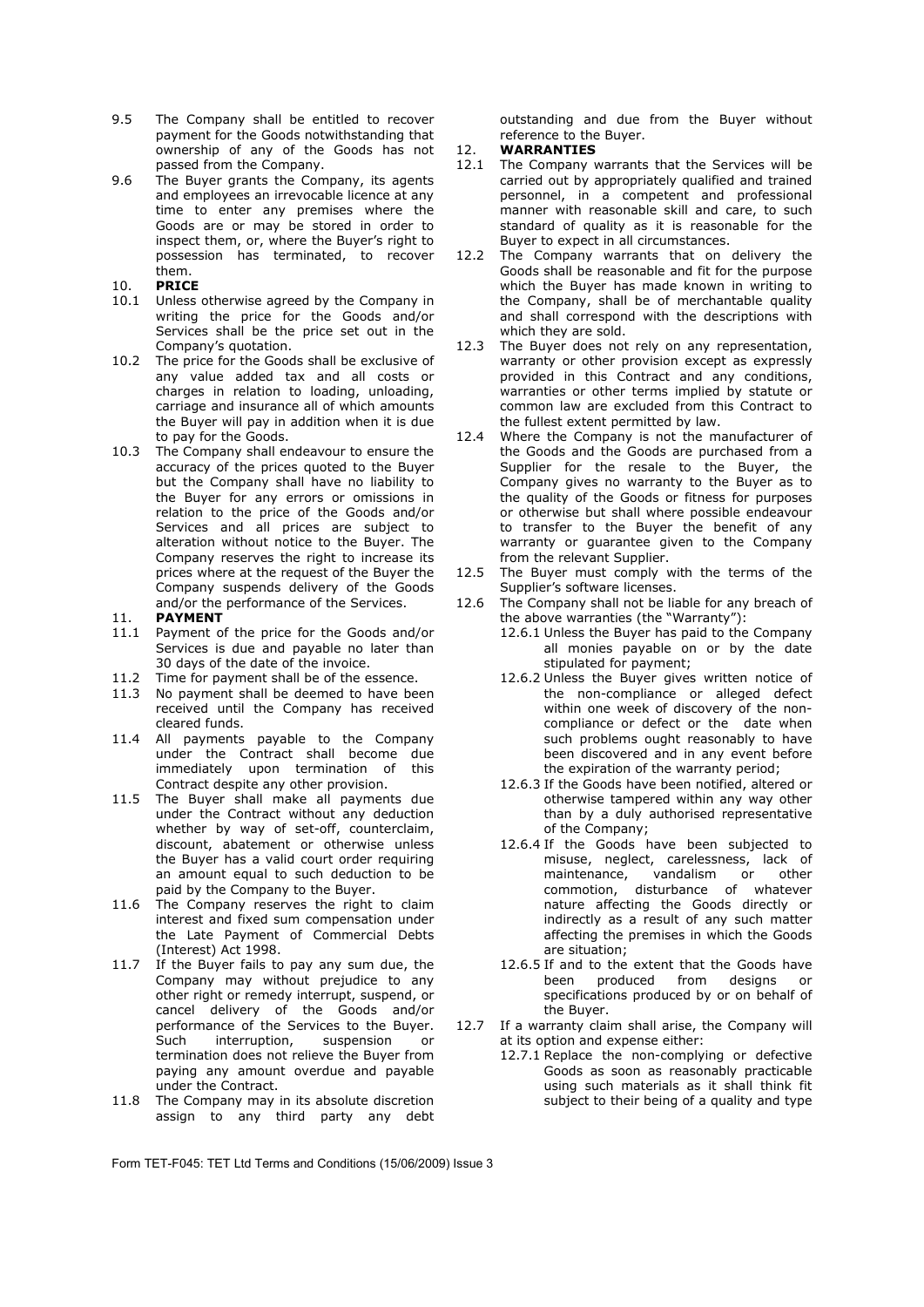commensurate with those supplied under the Contract; or

- 12.7.2 Take back the non-complying or defective Goods and refund the appropriate part of the Contract price.
- 12.8 Performance of either of the above options shall constitute discharge of the Company's entire liability under the warranties.

### 13. **RETURNS**

- The return of Goods shall be at the sole discretion of the Company and will only be accepted if the Goods are returned in their original packaging, as new with any manuals, software and accompanied by a Return Number. This should be clearly written on the outside of the box containing the Goods. Requests for Return Numbers should be made by telephone to the Services Department stating the relevant invoice number. The Company reserves the right not to issue a Returns Number if the Buyer is at fault. The Buyer is responsible for the costs of returning the Goods to the Company.
- 13.2 All returns will be subject to a re-stocking fee of 10% plus VAT except when the Goods are ordered and obtained specifically as per Buyer order in which case a restocking fee of 25% plus VAT will apply.
- 13.3 Goods which are returned for credit must be authorised by the Company and will only be accepted if received by the Company in an unopened and as new condition.

#### 14. **CANCELLATIONS**

14.1 The Buyer shall not be entitled to cancel or reschedule any order for Goods and/or Services or any part thereof except upon terms which reimburse the Company for loss of profit and all costs, charges and expenses incurred by the Company in respect of the Goods and/or Services or any part thereof up to the date of receipt by the Company of written notification of cancellation from the Buyer. Cancellation or rescheduling of an order is subject to a minimum of 6% of the total value of the cancelled order (which amount the Buyer agrees represents a genuine estimate of the Company's loss together with the Company's costs of recovering Goods delivered or in transit.

### 15. **LIMITATION OF LIABILITY**<br>15.1 Subject to Condition 12.

- Subject to Condition 12, the following provisions of this Condition 15 set out the entire financial liability of the Company (including any liability for the acts or omissions of its employees, agents and subcontractors) to the Buyer in respect of:
	- 15.1.1 any breach of these Conditions; and 15.1.2 any representation, statement or tortious act or omission including negligence arising under or in connection with the Contract.
- 15.2 Nothing in these Conditions excludes or limits the liability of the Company for death or personal injury caused by the Company's

negligence or for fraudulent misrepresentation.

- 15.3 Subject to Conditions 12.2 and 15.2:
	- 15.3.1 the Company's total liability in contract, tort (including negligence or breach of statutory duty), misrepresentation or otherwise, arising in connection with the contemplated performance of the specific Contract for the Goods giving rise to the event causing loss or damage shall be limited to the purchase price of those Goods pursuant to the Contract; and
	- 15.3.2 the Company's total liability in contract, tort (including negligence or breach of statutory duty), misrepresentation or otherwise, arising in connection with the performance or contemplated performance of the specific Contract for the Services giving rise to the event causing loss or damage shall be limited to the purchase price of those Services pursuant to the Contract; and
	- 15.3.3 the Company shall not be liable to the Buyer for any indirect or consequential loss or damage (whether for loss of profit, loss of business, depletion of goodwill or otherwise), costs, expenses or other claims for consequential compensation whatsoever (howsoever caused) which arise out of or in connection with the Contract.

# 16. **INTELLECTUAL PROPERTY**

- The property and any copyright or other intellectual property rights in:-
	- 16.1.1 any Buyer Materials shall belong to the Buyer;
	- 16.1.2 any Company Materials shall, unless otherwise agreed in writing between the Buyer and the Company, belong to the Company, subject only to a licence in favour of the Buyer to use the Company Materials for the purposes of receiving the Goods and/or Services.
- 16.2 Where Goods are made or adapted in accordance with the Buyer's specifications the Buyer shall indemnify the Company against all costs, claims and/or expenses incurred by the Company in respect of the infringement or alleged infringement by such Goods of any patents, registered designs, trademarks or other rights belonging to third parties.

### 17. **ASSIGNMENT**<br>17.1 The Buver sha

- The Buyer shall not be entitled to assign the Contract or any part of it without the prior written consent of the Company.
- 17.2 The Company may assign the Contract or any part of it to any person, firm or company.

#### 18. **FORCE MAJEURE**

The Company reserves the right to defer the date of delivery or provision of Services or to cancel the Contract or reduce the volume of the Goods ordered by the Buyer (without liability to the Buyer) if it is prevented from or delayed in the carrying on of its business due to circumstances beyond the reasonable control of the Company including, without limitation, acts of God, governmental actions,